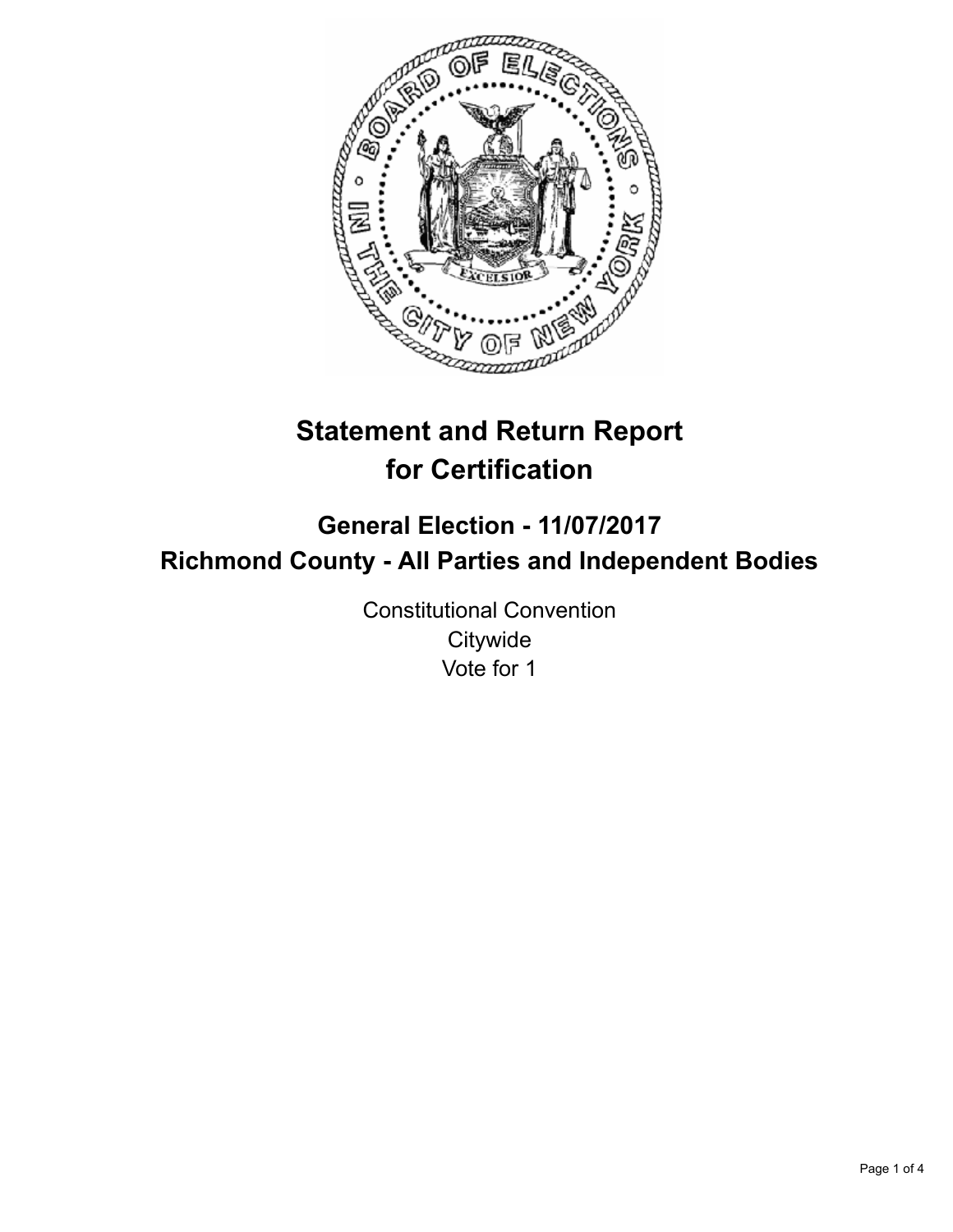

## **Assembly District 61**

| PUBLIC COUNTER                                           | 21,787   |
|----------------------------------------------------------|----------|
| <b>MANUALLY COUNTED EMERGENCY</b>                        | $\Omega$ |
| <b>ABSENTEE / MILITARY</b>                               | 998      |
| <b>AFFIDAVIT</b>                                         | 221      |
| <b>Total Ballots</b>                                     | 23,006   |
| Less - Inapplicable Federal/Special Presidential Ballots | $\Omega$ |
| <b>Total Applicable Ballots</b>                          | 23,006   |
| <b>YES</b>                                               | 3,168    |
| <b>NO</b>                                                | 18,307   |
| <b>Total Votes</b>                                       | 21,475   |
| Unrecorded                                               | 1.531    |

## **Assembly District 62**

| <b>PUBLIC COUNTER</b>                                    | 31,137 |
|----------------------------------------------------------|--------|
| <b>MANUALLY COUNTED EMERGENCY</b>                        | 0      |
| ABSENTEE / MILITARY                                      | 961    |
| AFFIDAVIT                                                | 293    |
| <b>Total Ballots</b>                                     | 32,391 |
| Less - Inapplicable Federal/Special Presidential Ballots | 0      |
| <b>Total Applicable Ballots</b>                          | 32,391 |
| <b>YES</b>                                               | 2,652  |
| <b>NO</b>                                                | 28,781 |
| <b>Total Votes</b>                                       | 31,433 |
| Unrecorded                                               | 958    |

#### **Assembly District 63**

| <b>PUBLIC COUNTER</b>                                    | 23,788 |
|----------------------------------------------------------|--------|
| <b>MANUALLY COUNTED EMERGENCY</b>                        | 0      |
| ABSENTEE / MILITARY                                      | 1,059  |
| AFFIDAVIT                                                | 221    |
| <b>Total Ballots</b>                                     | 25,068 |
| Less - Inapplicable Federal/Special Presidential Ballots | 0      |
| <b>Total Applicable Ballots</b>                          | 25,068 |
| <b>YES</b>                                               | 2,907  |
| NO.                                                      | 20,935 |
| <b>Total Votes</b>                                       | 23,842 |
| Unrecorded                                               | 1.226  |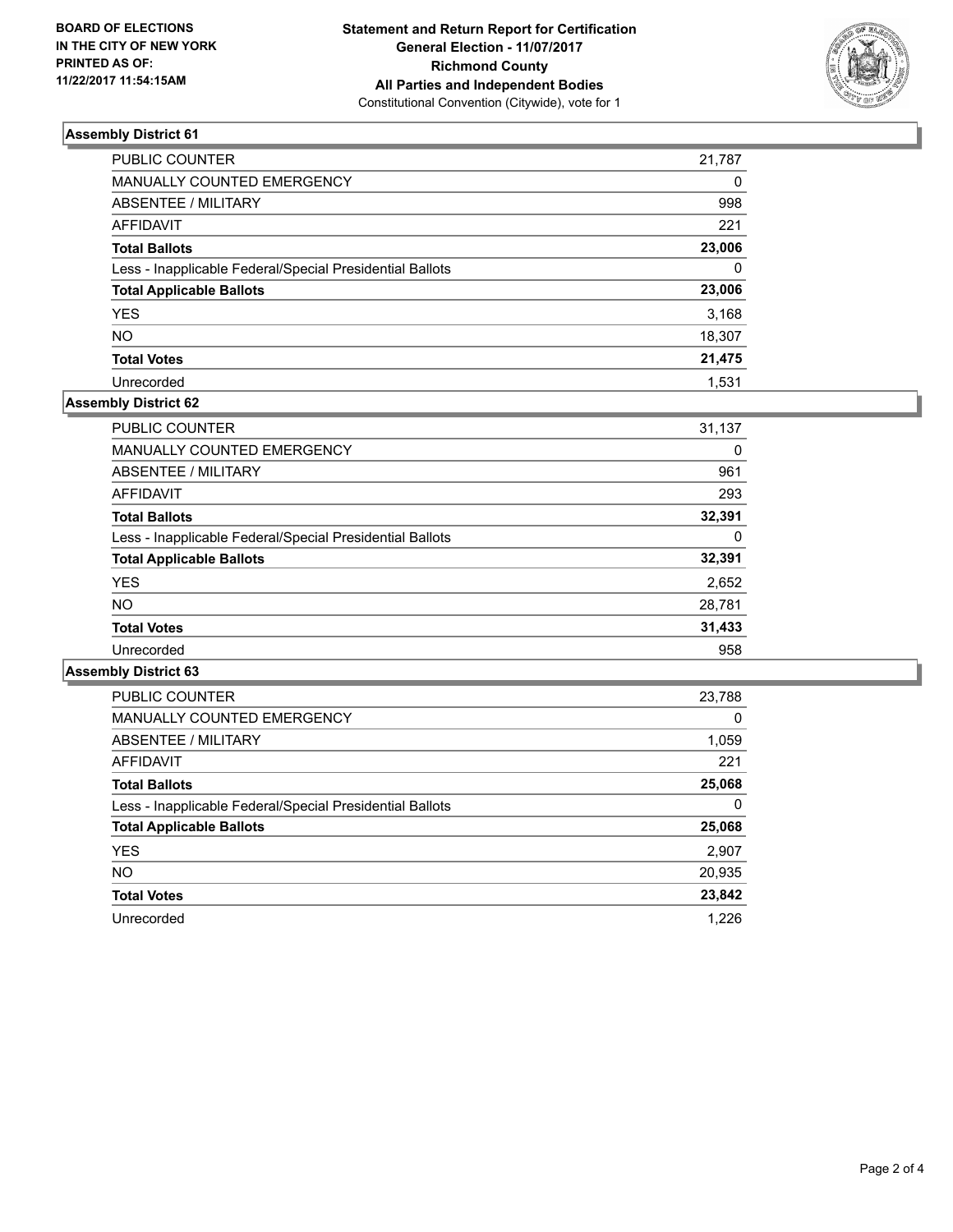

## **Assembly District 64**

| <b>PUBLIC COUNTER</b>                                    | 18,860 |
|----------------------------------------------------------|--------|
|                                                          |        |
| <b>MANUALLY COUNTED EMERGENCY</b>                        | 0      |
| ABSENTEE / MILITARY                                      | 834    |
| AFFIDAVIT                                                | 143    |
| <b>Total Ballots</b>                                     | 19,837 |
| Less - Inapplicable Federal/Special Presidential Ballots | 0      |
| <b>Total Applicable Ballots</b>                          | 19,837 |
| <b>YES</b>                                               | 2,154  |
| <b>NO</b>                                                | 16,658 |
| <b>Total Votes</b>                                       | 18.812 |
| Unrecorded                                               | 1.025  |